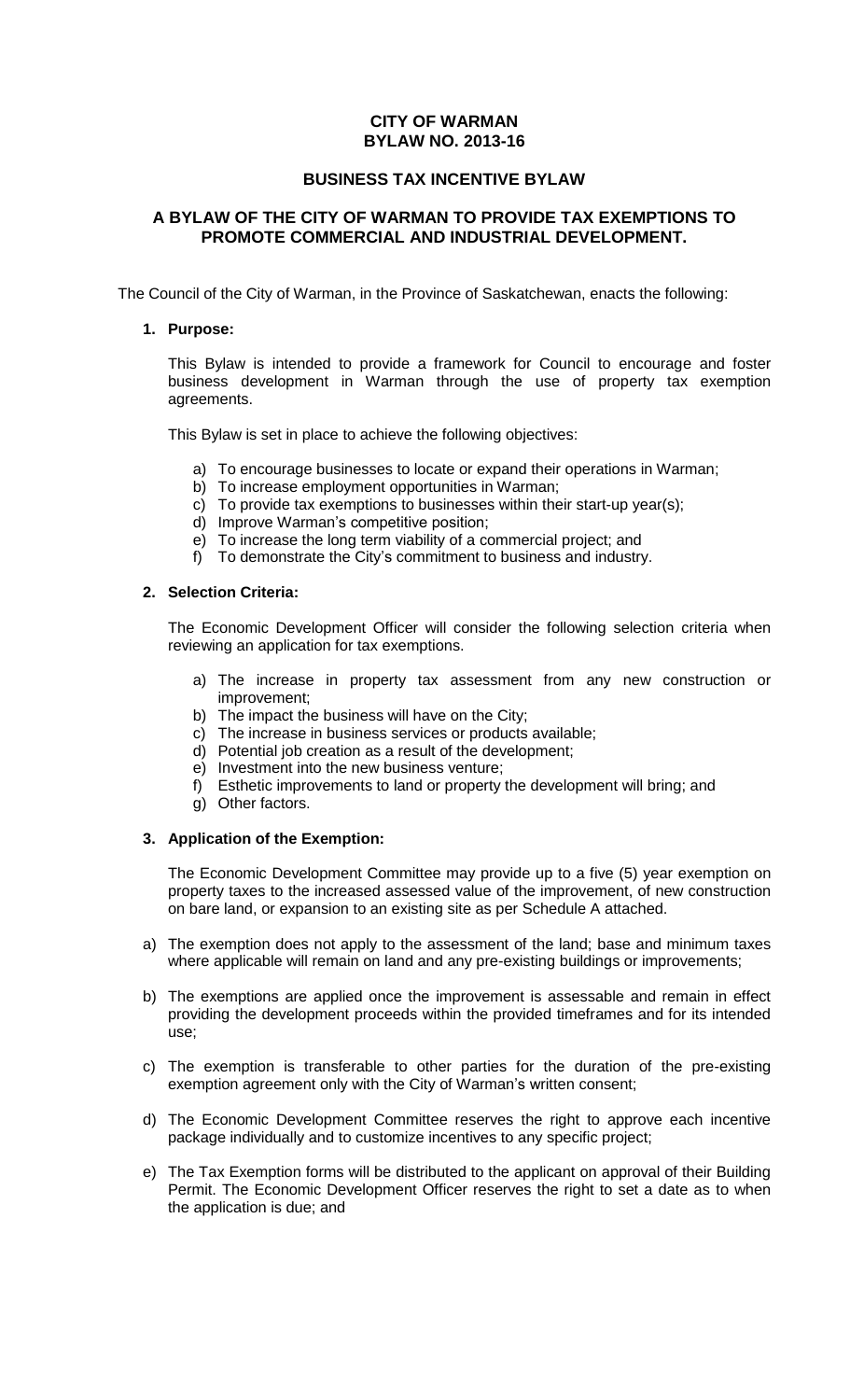- f) The city agrees that the exemption from levied taxes provided to the Developer by this Agreement, shall include school taxes pursuant to The Cities Act, Section 263 (5), (6), (7) and (8).
	- The applicant/developer agrees that the exemption from levied taxes, including school taxation, shall at all times be subject to the City having the statute authority to provide the exemption from levied taxes, without the City having to:
		- o Make up the school tax revenue, or
		- o Obtain the consent of the school board for the exemption.

#### **4. Evaluation**

a) Application:

A person or business requesting a tax exemption for a commercial or industrial development shall complete the application form attached as Appendix A, to the best of their knowledge and ability;

b) Confidential:

The application form shall be confidential and shall not be disclosed to the public. The information shall be used solely by the municipality to confirm the application meets the criteria and intent of this bylaw;

c) Job Creation:

The applicant should provide an estimate of any part time or full time jobs being created directly through their venture as well as construction and trades jobs in the construction and expansion of the project; and

d) Ineligible Costs:

GST and PST are not considered eligible costs.

## **5. Exclusions**

The Municipality will not normally consider providing a tax exemption in the following situations:

a) Unfair competition

New businesses which will be in direct competition with an existing business offering similar services or products may be excluded. Council may decide not to provide such tax exemptions where it believes it is not in the public interest and does not enhance the economic progress of the community;

- b) Existing Business
	- Tax exemptions will not normally be provided to:
	- New owners of an existing business as the business is established;
- New businesses that are renting or leasing commercial space from a landlord. c) Municipal Discretion

The Municipality may not provide such tax exemptions where it is believed it is not in the best interest of the public or where it does not enhance the economic progress of the community.

## **6. Agreement**

A business tax incentive exemption will be provided by agreement between the applicant and the City. The applicant shall abide by all terms and conditions of the agreement in order to receive the incentive.

Exemptions will be applied only when the project or improvements are completed per the timeframes indicated in the application and the development remains for its intended use.

Tax Exemptions may be rescinded:

- If the development is not completed within the specified timeframes;
- The development changes from its intended use as noted in the application;
- The information provided in this application is fallacious or misleading; and
- If any taxes and fees are in arrears.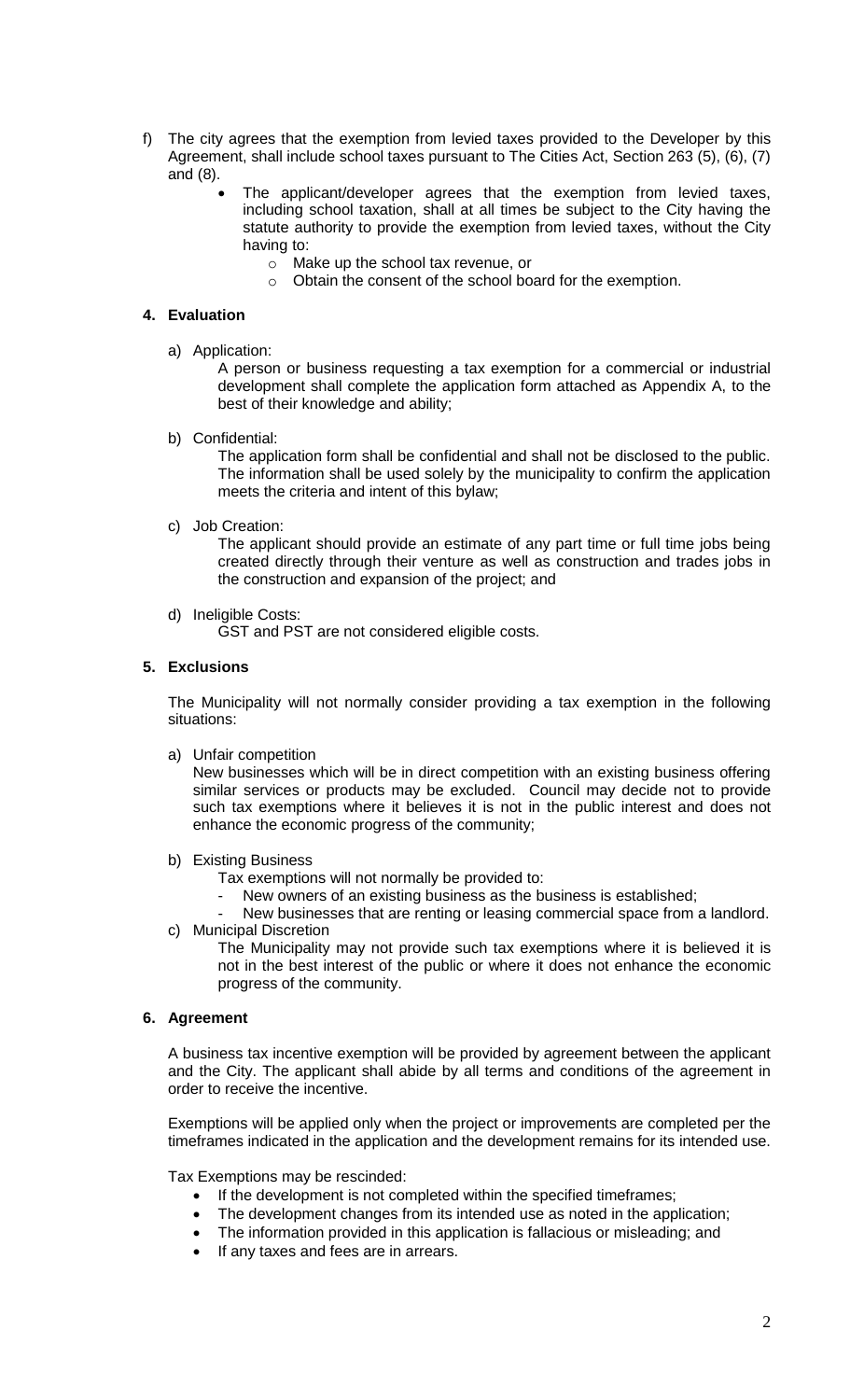# **7. Authorization**

The Economic Development Officer and City Manager are authorized to approve a tax exemption application. The City Manager and Economic Development Officer are authorized to sign agreements, for the purpose of exempting those specified property parcels for the year(s) indicated on said schedule.

## **8. Repeal**

The tax exemption may be repealed at anytime with 30 days notice at the Economic Development Officer's discretion. Circumstances where the tax exemption agreement may be repealed include but are not limited to:

- The applicant failing to complete their project or improvements as specified in the application or having an expired development permit;
- The applicant not undertaking the business activity or providing services as detailed in their application as the intended use;
- Providing fallacious or misleading information in the application for an economic development tax rebate;
- Failure to comply with any of the terms specified in the application and subsequent agreement; and
- If any taxes and fees become in arrears.

#### **9. Previous Policy**

This bylaw shall be applicable to commercial/industrial development that is not covered under previous tax incentive policies.

#### **10. Adoption**

This Bylaw shall come into force and take effect upon the date of the final passing thereof.

**Mayor** 

**S E A L**

City Clerk

Read a third time and adopted this  $13<sup>th</sup>$  day of May 2013.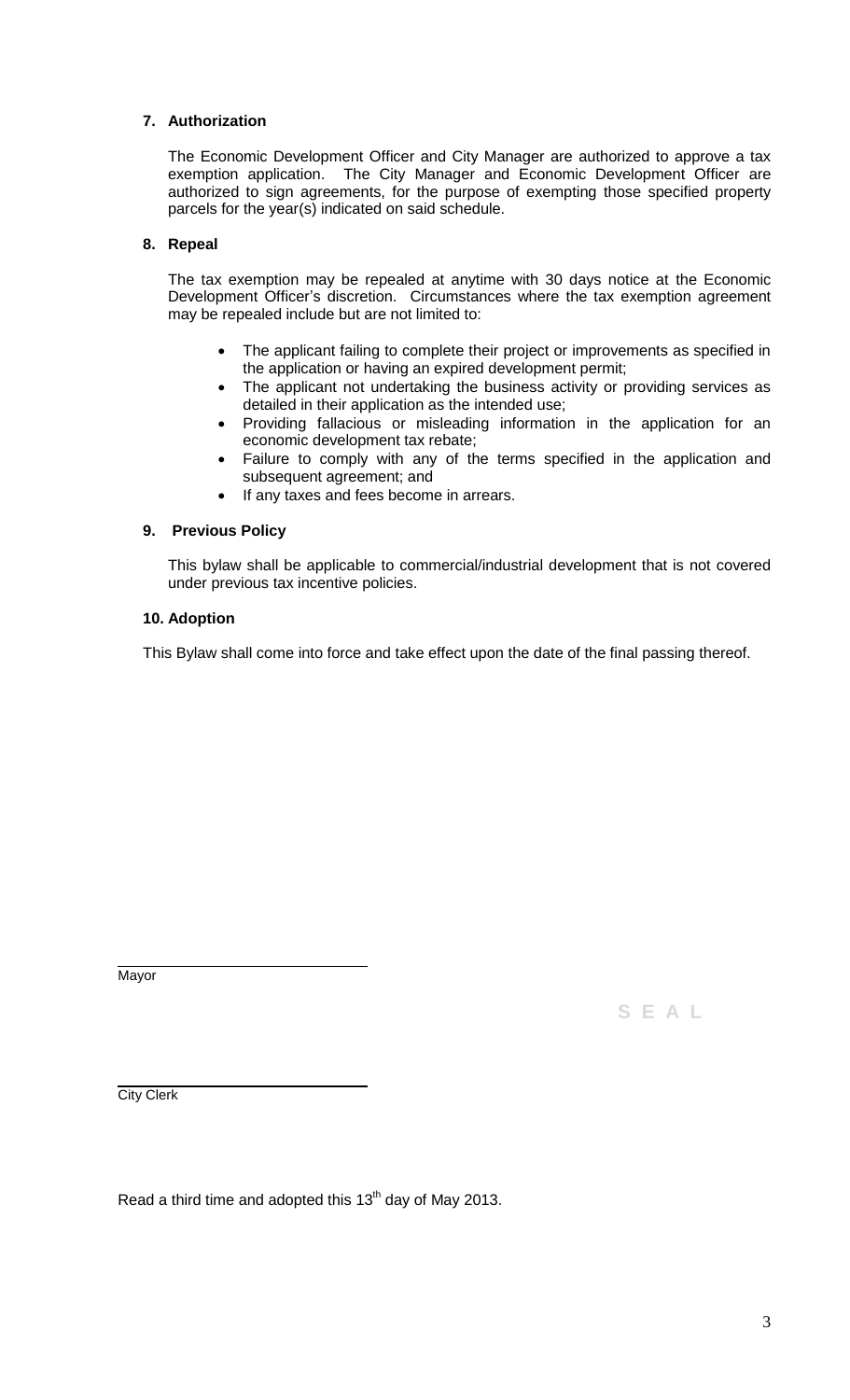## **BUSINESS TAX INCENTIVE BYLAW BYLAW NO. 2013-16**

# **Schedule A**

| <b>Assessment Value</b> | <b>Exemption Term</b> |
|-------------------------|-----------------------|
|                         |                       |
| \$150,000-\$250,000     | One Year              |
| \$250,001-\$400,000     | <b>Two Years</b>      |
| \$400,001-\$600,000     | <b>Three Years</b>    |
| \$600,001-\$750,000     | <b>Four Years</b>     |
| More than \$750,001     | <b>Five Years</b>     |
|                         |                       |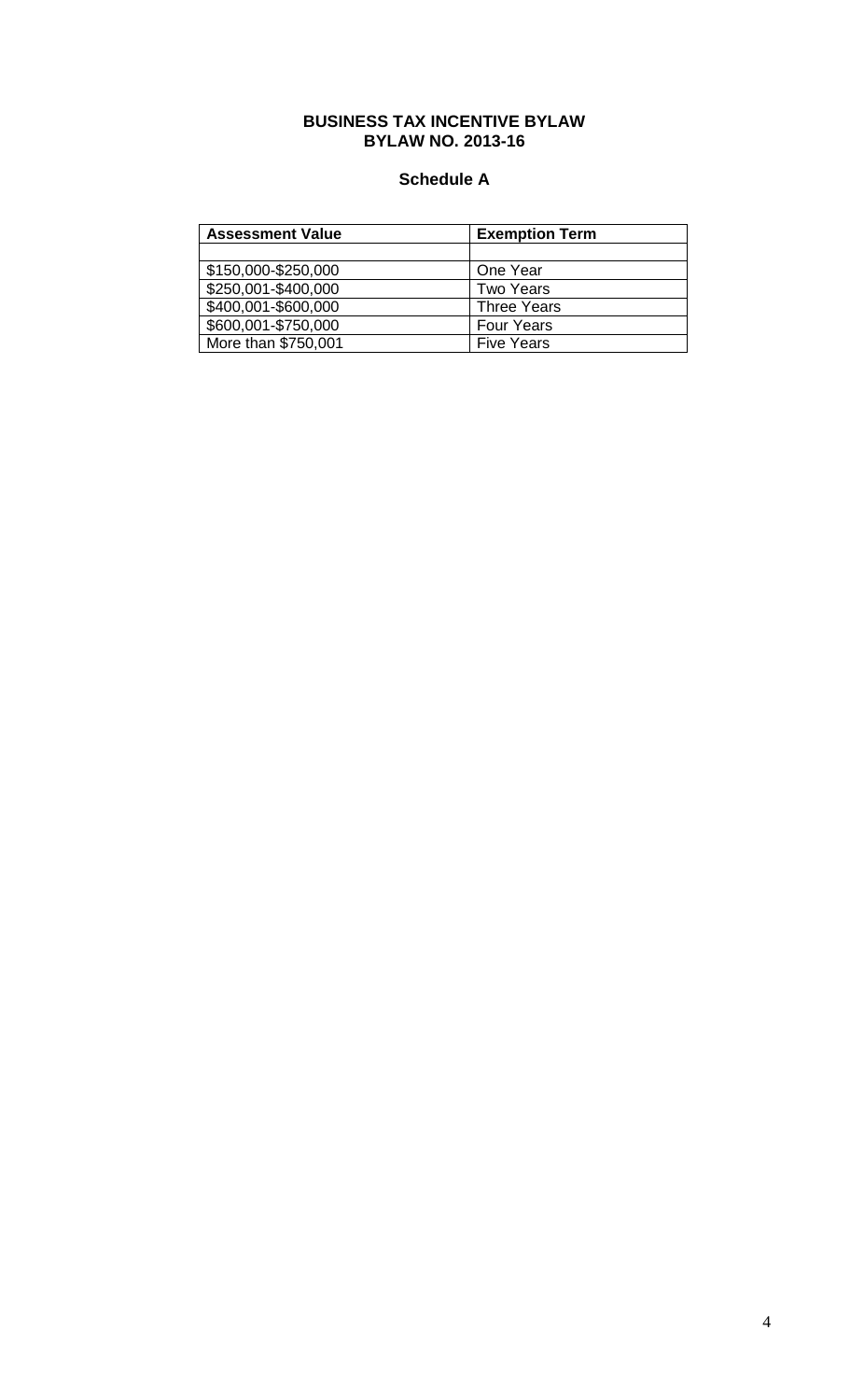# **BUSINESS TAX INCENTIVE BYLAW**

# **Appendix A to Bylaw 2013-16** *CONFIDENTIAL*

#### *Application To Access The Business Tax Incentive Bylaw*

Any business that wishes to access tax exemptions under this Bylaw will be required to complete the following Application. This will outline the nature of the project.

This application shall be submitted to the City of Warman, to the attention of the Economic Development Officer.

The values provided on this form are for application purposes only and exemptions will be based on assessed values as assigned by Saskatchewan Assessment Management Agency (SAMA).

#### *\*\*\*PLEASE PRINT\*\*\**

| <b>Business Name:</b>                                                                                                                            | <u> 1989 - John Stoff, deutscher Stoff, der Stoff, der Stoff, der Stoff, der Stoff, der Stoff, der Stoff, der Sto</u>                                |  |
|--------------------------------------------------------------------------------------------------------------------------------------------------|------------------------------------------------------------------------------------------------------------------------------------------------------|--|
| <b>Business Owner:</b>                                                                                                                           | <u> 1989 - Johann Stoff, die besteht aus der Stoffen und der Stoffen und der Stoffen und der Stoffen und der Stoffen und</u>                         |  |
| <b>Mailing Address:</b>                                                                                                                          |                                                                                                                                                      |  |
|                                                                                                                                                  |                                                                                                                                                      |  |
| <b>Phone Number:</b>                                                                                                                             | <b>No. 2016</b> Fax Number:<br><u> 1989 - Johann John Stein, meil am der Stein und der Stein und der Stein und der Stein und der Stein und der S</u> |  |
| E-mail Address:                                                                                                                                  | <u> 2000 - Jan Barnett, amerikan berlandar (h. 1888).</u><br>1900 - Johann Barnett, amerikan bizkoaren batean batean (h. 1880).                      |  |
|                                                                                                                                                  |                                                                                                                                                      |  |
| Legal Land Description:<br><u> 1989 - Johann Harry Harry Harry Harry Harry Harry Harry Harry Harry Harry Harry Harry Harry Harry Harry Harry</u> |                                                                                                                                                      |  |
| <b>Estimated Project Start Date:</b>                                                                                                             |                                                                                                                                                      |  |
| <b>Estimated Completion Date:</b>                                                                                                                |                                                                                                                                                      |  |

## **Intended Use:**

Please provide a brief description of the business/development you are proposing. What products or services will be delivered? What will the day to day operations consist of?

\_\_\_\_\_\_\_\_\_\_\_\_\_\_\_\_\_\_\_\_\_\_\_\_\_\_\_\_\_\_\_\_\_\_\_\_\_\_\_\_\_\_\_\_\_\_\_\_\_\_\_\_\_\_\_\_\_\_\_\_\_\_\_\_\_\_\_\_\_\_\_\_\_\_\_\_

\_\_\_\_\_\_\_\_\_\_\_\_\_\_\_\_\_\_\_\_\_\_\_\_\_\_\_\_\_\_\_\_\_\_\_\_\_\_\_\_\_\_\_\_\_\_\_\_\_\_\_\_\_\_\_\_\_\_\_\_\_\_\_\_\_\_\_\_\_\_\_\_\_\_\_\_

\_\_\_\_\_\_\_\_\_\_\_\_\_\_\_\_\_\_\_\_\_\_\_\_\_\_\_\_\_\_\_\_\_\_\_\_\_\_\_\_\_\_\_\_\_\_\_\_\_\_\_\_\_\_\_\_\_\_\_\_\_\_\_\_\_\_\_\_\_\_\_\_\_\_\_\_

\_\_\_\_\_\_\_\_\_\_\_\_\_\_\_\_\_\_\_\_\_\_\_\_\_\_\_\_\_\_\_\_\_\_\_\_\_\_\_\_\_\_\_\_\_\_\_\_\_\_\_\_\_\_\_\_\_\_\_\_\_\_\_\_\_\_\_\_\_\_\_\_\_\_\_\_

\_\_\_\_\_\_\_\_\_\_\_\_\_\_\_\_\_\_\_\_\_\_\_\_\_\_\_\_\_\_\_\_\_\_\_\_\_\_\_\_\_\_\_\_\_\_\_\_\_\_\_\_\_\_\_\_\_\_\_\_\_\_\_\_\_\_\_\_\_\_\_\_\_\_\_\_

\_\_\_\_\_\_\_\_\_\_\_\_\_\_\_\_\_\_\_\_\_\_\_\_\_\_\_\_\_\_\_\_\_\_\_\_\_\_\_\_\_\_\_\_\_\_\_\_\_\_\_\_\_\_\_\_\_\_\_\_\_\_\_\_\_\_\_\_\_\_\_\_\_\_\_\_

\_\_\_\_\_\_\_\_\_\_\_\_\_\_\_\_\_\_\_\_\_\_\_\_\_\_\_\_\_\_\_\_\_\_\_\_\_\_\_\_\_\_\_\_\_\_\_\_\_\_\_\_\_\_\_\_\_\_\_\_\_\_\_\_\_\_\_\_\_\_\_\_\_\_\_\_